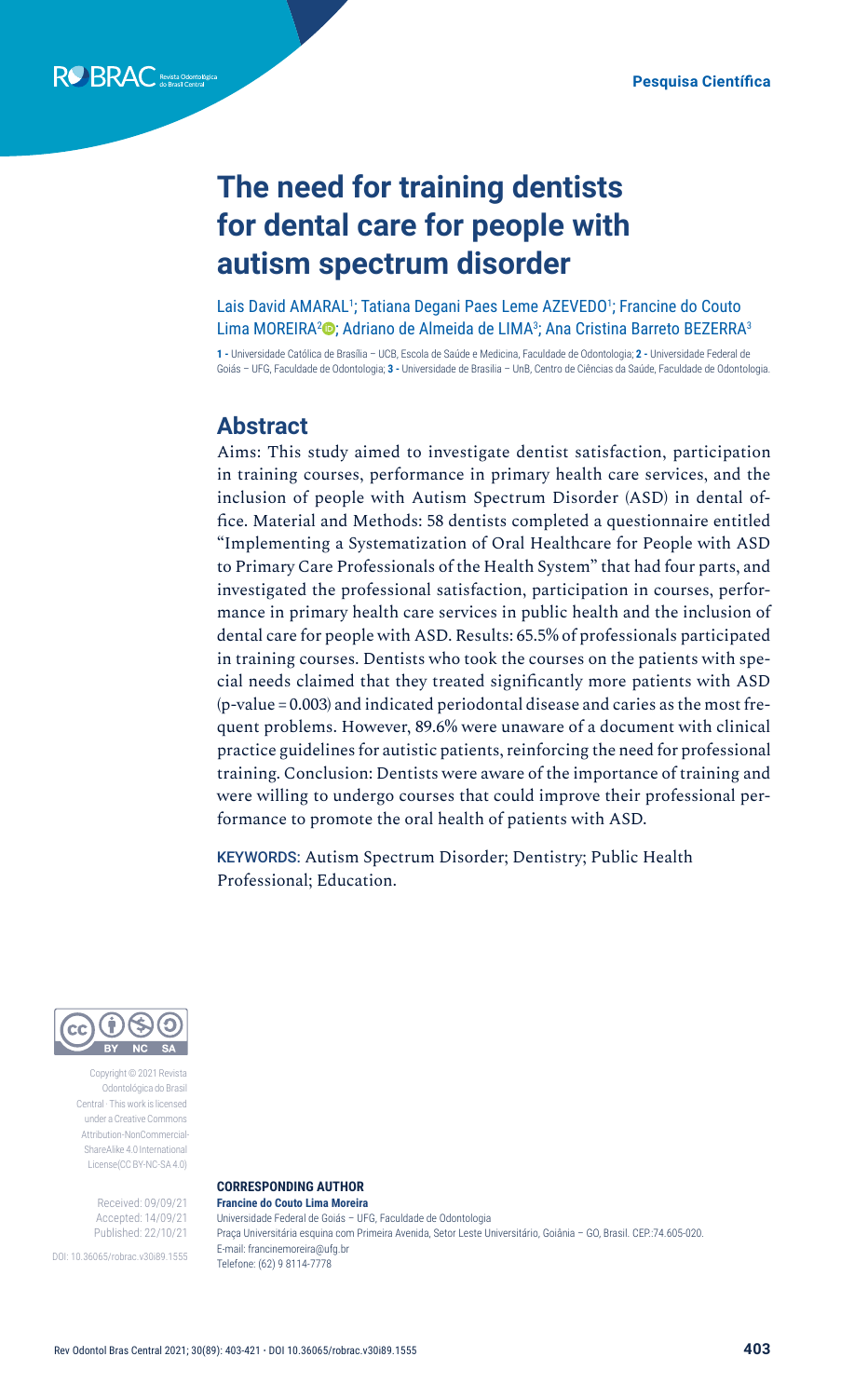## **Introduction**

Autism Spectrum Disorder (ASD) was first described in 1943 by the psychiatrist Leo Kanner. According to the American Psychiatric Association<sup>1</sup>, it is defined as a neurodevelopmental disorder, characterized by a lack of adaptation, which manifests in a critical manner throughout the individual's lifetime, in the Diagnostic and Statistical Manual of Mental Disorders. The signs usually manifest early (up to 6 months of age); however, they may fully manifest later in life when social demands exceed the limited capacities of the affected individuals and cannot be masked by strategies learned to overcome these limitations<sup>2-4</sup>.

ASD affects approximately 1% of the population in the United States and other countries, with similar incidences in children and adults<sup>1</sup>.

Considering the difficulties faced by these individuals and the limitations that this condition imposes on their families; the common activities of daily lives are often compromised both in quality and quantity for patients with ASD. Therefore, health professionals must carry out frequent follow-ups for these individuals<sup>5,6</sup>.

Identifying and seeking solutions for oral health problems in these individuals require a trained dentist, who is willing to carry out these tasks. They should be on a constant look out for new approaches to modify procedures to accommodate the needs of the ASD patient, allowing more effective attendance and reducing the burden and stress faced by these individuals and their families<sup>7-9</sup>.

If dentists are aware of the clinical manifestations of ASD, such as behavioral changes, fear of noises, fear of the unknown, preference for solitude, and inability to interact with people, when treating these patients, dental treatments can be modified to accommodate the patients' needs; this increases the treatment's probability of success. These clinical manifestations represent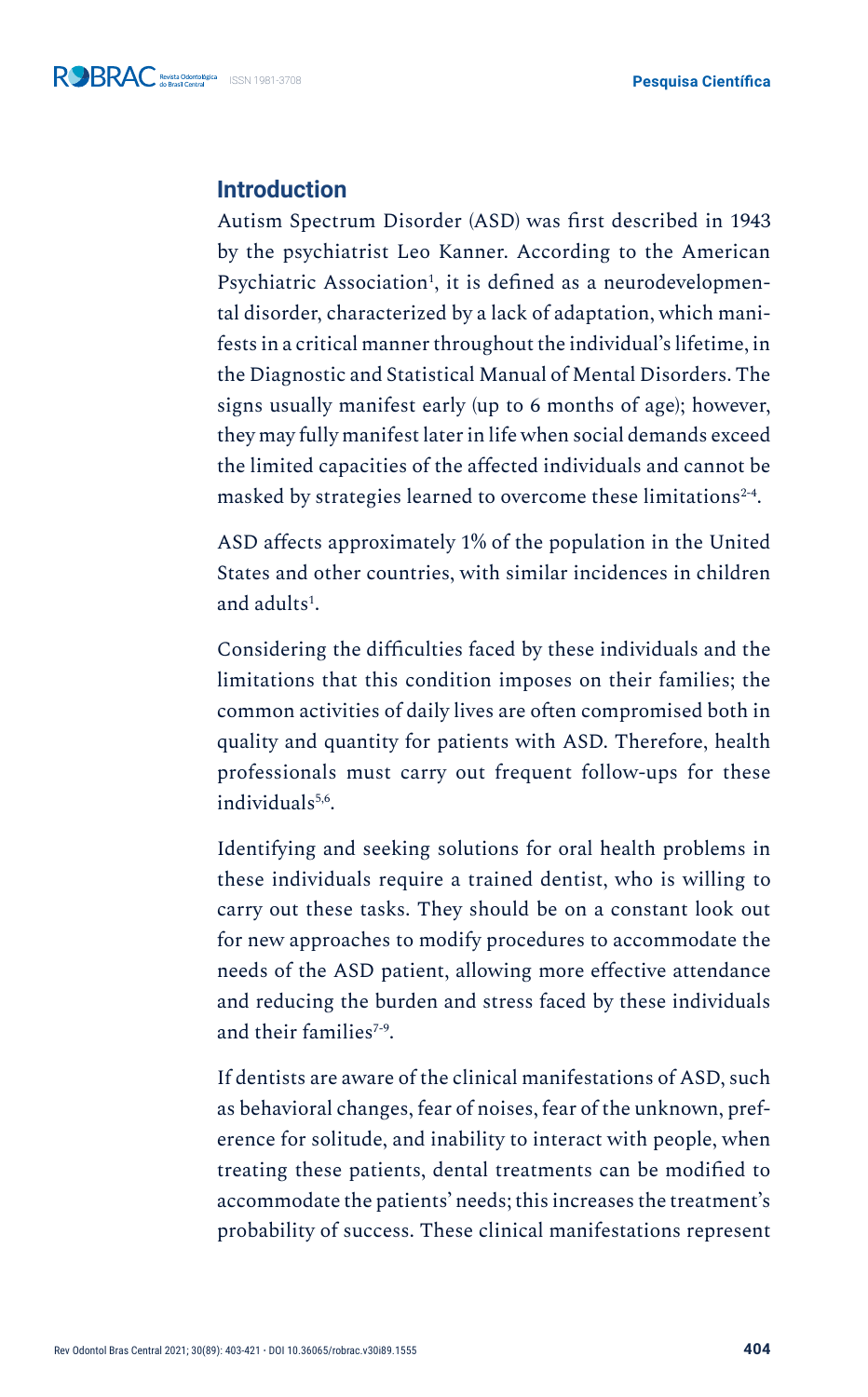**Pesquisa Científica**

the most significant challenges in the oral care of people with  $ASD<sup>6,10,11</sup>$ .

Communication with patients establishes a therapeutic relationship between the patient and the dentist; this should be utilized during all dental procedures for ASD patients to ensure successful completion of the procedure. This would enable successful completion of the dental treatment. Thus, limiting the use of advanced techniques such as sedation, general anesthesia, and protective stabilization to only extreme cases $10,12-14$ .

Systematic desensitization and psychological approaches, including management techniques, behavior control, and using communication methods such as the Picture Exchange Communication System can be used to condition the behavior of patients who experience anxiety in a dental office<sup>15-17</sup>. During these procedures, patients are gradually exposed to different components of a dental office, and over time, after familiarization and successful interactions with a dentist, patients with ASD become comfortable and cooperate with the dental treatment $15-19$ .

Oral conditions commonly found in patients with ASD include periodontal problems, malocclusion, minor salivary flow and xerostomia, gingival recessions, and cavities, especially in occluso-proximal surfaces and cervical regions of vestibular surfaces<sup>20</sup>.

Studies have indicated that these conditions result from insufficient maintenance of oral hygiene in the patients, which occurs due to the difficulties of motor coordination, behavioral and intellectual impairment, lack of patient collaboration, lack of proper guidance to caregivers, and the use of medications such as anxiolytics and anticonvulsants<sup>6,7,21,22</sup>.

In Brazil, the Unified Health System (SUS) guarantees free health care for the entire population and involves promotion,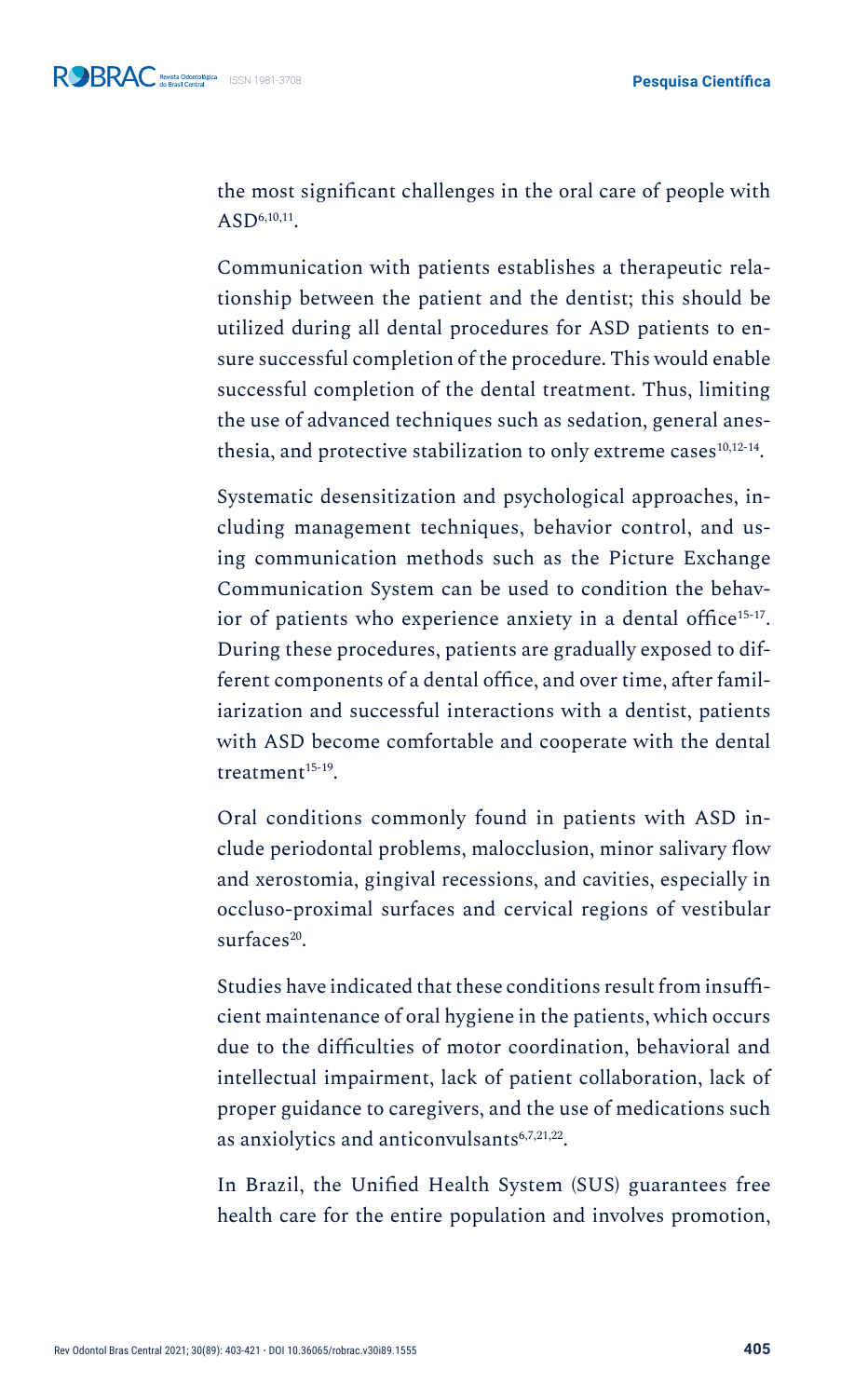protection, and recovery of health, which form an indivisible whole that should not be compartmentalized $^{23,24}$ .

Dentists working in public health services should treat patients with ASD in their own social and housing context, which would allow the implementation of comprehensive care. In addition, these professionals should be familiar with the stomatological manifestations found in individuals with special needs, including ASD, to provide efficient treatment that is tailored to the needs of this population<sup>6</sup>.

However, the reality of public services in Brazil is far from ideal. The lack of dentists results in an overloaded system that is unable to meet the demands of the population<sup>25,26</sup>.

This study presents data on the current scenario of dental care for patients with ASD and seeked to identify areas of improvement. Targeted improvement in these areas would ensure an equitable, gratuitous, and universal dental care system that caters to the requirements of the people who are excluded from the prevailing system. This study aimed to investigate professional satisfaction, participation in training courses, performance in primary health care services, and the inclusion of people with ASD in dental office among dentists of Natal city.

## **Material and methods**

## Validation of the questionnaire

A structured questionnaire (Table 1) was developed using the Likert scale with the options to be indicated by the participants. The questionnaire was completed, at two different time points during the validation stage, by distinct groups of 20 dentists who participated in the pilot study. This allowed determination of items that presented inconsistencies and implementation of necessary adjustments, which was followed by validation of this instrument by new statistical tests using *Cronbach's alpha*27.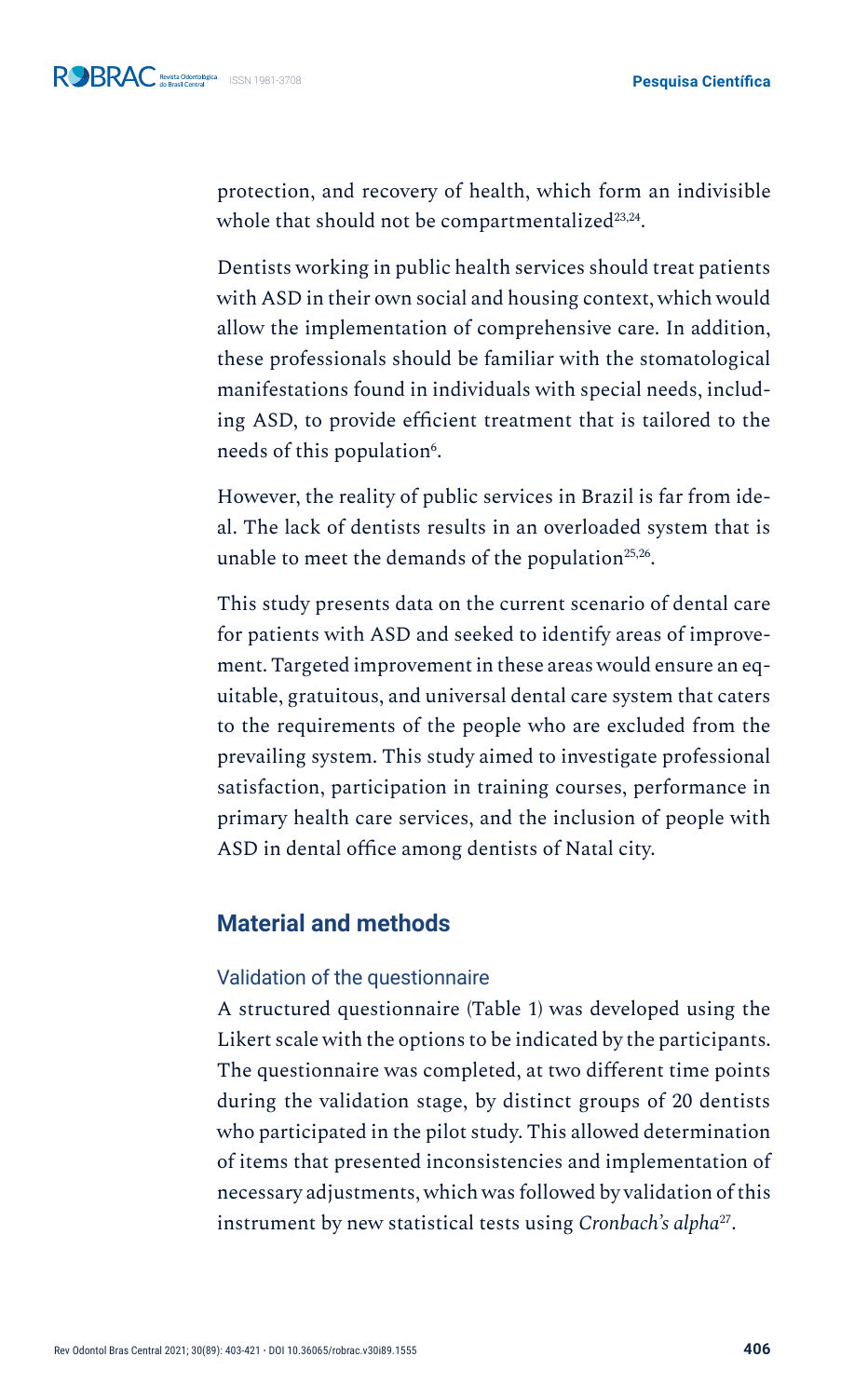**TABLE 1 ·** Research instrument: Questionnaire applied to dentists who work in primary health care service of the public sector, in the city of Natal-RN, Brazil.

| <b>Registration Form</b>                                                                |                                                                                                                                                              |                    |                              |                                       |                                            |  |
|-----------------------------------------------------------------------------------------|--------------------------------------------------------------------------------------------------------------------------------------------------------------|--------------------|------------------------------|---------------------------------------|--------------------------------------------|--|
| The institution where I work                                                            |                                                                                                                                                              |                    |                              |                                       |                                            |  |
| Location                                                                                | Period of<br>employment                                                                                                                                      | Working hours      | Courses offered              | Participation in<br>courses           | Motivation to<br>participate in<br>courses |  |
| <b>Job Satisfaction</b>                                                                 |                                                                                                                                                              |                    |                              |                                       |                                            |  |
| Motivation                                                                              | Salary satisfaction                                                                                                                                          | Working conditions | Relations with<br>coworkers  | Amount of Work                        | Time left for<br>retirement                |  |
| <b>Performance in public health services</b>                                            |                                                                                                                                                              |                    |                              |                                       |                                            |  |
| The existence of<br>a protocol for oral<br>health care of people<br>with special needs. | The existence of<br>a protocol for oral<br>health care of people<br>with autism                                                                              | Home visits        | Priorities in home<br>visits | Activities carried out in home visits |                                            |  |
|                                                                                         | Dental care for patients with autism - applied to 19 professionals who answered affirmatively about<br>attending people with ASD in their clinical practices |                    |                              |                                       |                                            |  |
|                                                                                         |                                                                                                                                                              |                    |                              |                                       | Main geneete for                           |  |

| Reasons for the first |                    |                     | Management for  | Participation of | Main aspects for   |
|-----------------------|--------------------|---------------------|-----------------|------------------|--------------------|
|                       | Main oral problems | Frequent treatments |                 |                  | attending patients |
| visit                 |                    |                     | anxiety control | caregivers       |                    |
|                       |                    |                     |                 |                  | with ASD           |

The final statistical validation of this research instrument showed that the scale used for measuring the responses of dentists, involved in primary health care in Natal, on the importance of accommodating patients with ASD in their work units had a high level of internal consistency (0.962).

### **Participants**

Natal is a municipality located in the northeast of Brazil; it is the capital of the State of Rio Grande do Norte, has an area of 163  $km<sup>2</sup>$ , and an estimated population of 803,739 inhabitants according to the Brazilian Institute of Geography and Statistics<sup>28</sup>.

According to IBGE28, Rio Grande do Norte is one of the Brazilian States with the highest percentage of population with one or more types of disabilities, which account for 27.8% of the total state population.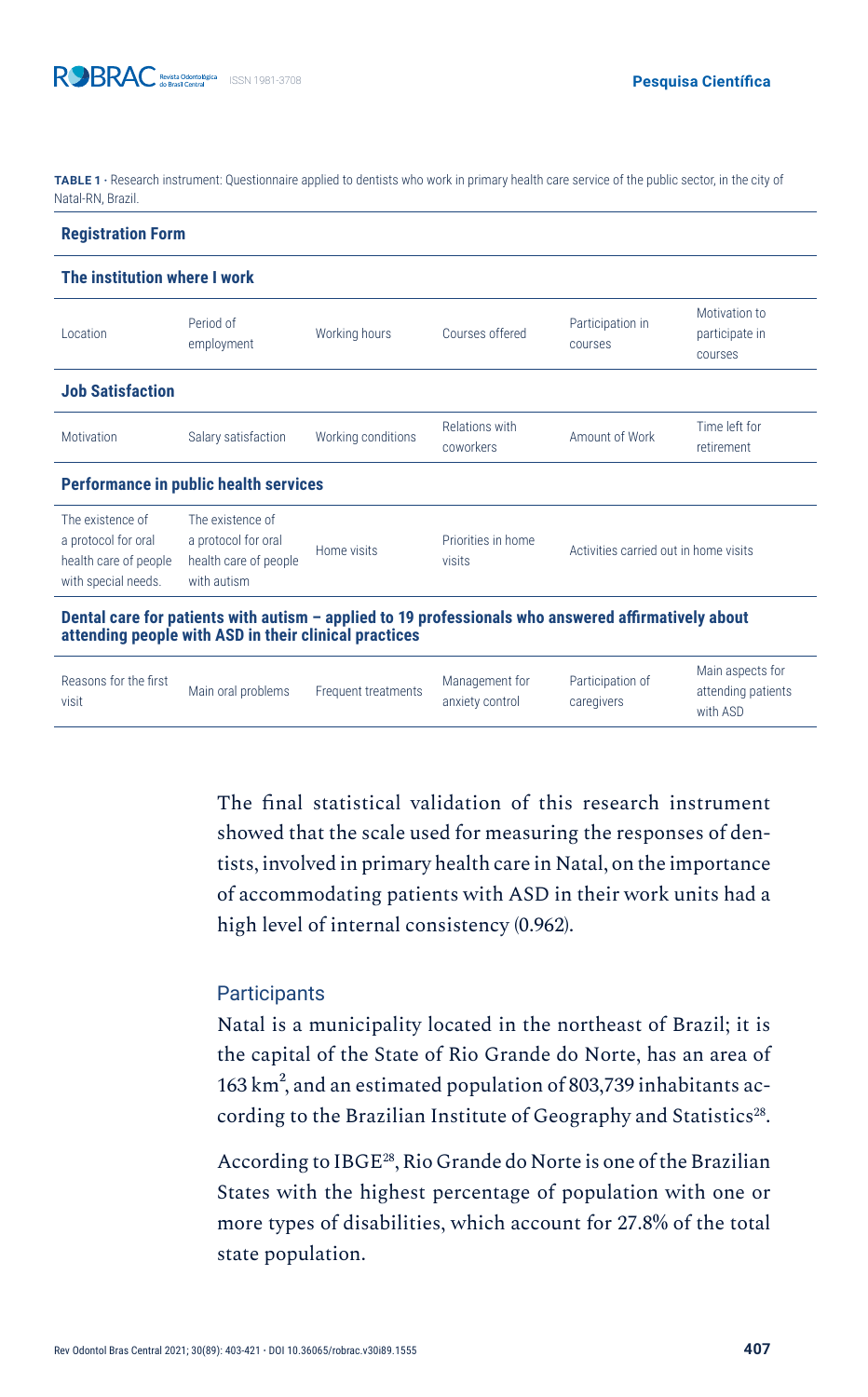The study was conducted through a census, and all 115 dentists working in the primary care sector of the public health network at Natal-RN were invited to participate. In total, 58 professionals working in the family health strategy (FHS) agreed to cooperate. Each professional completed a questionnaire entitled "Implementing a Systematization of Oral Healthcare for People with Autism to Primary Care Professionals of the Health System" that had four parts. Only 19 professionals answered the last part of the questionnaire, which contained questions related specifically to the dental care of patients with ASD. All 19 professionals had undergone 8 h long specific training, which included lectures covering the definition of ASD and suggestions, based on scientific studies, on how to modify and adapt procedures used in primary health care to better meet the needs of ASD patients and ensure preservation of their quality of life and oral health.

## Statistical analysis

The study was divided into descriptive and analytical parts. Considering that the main objective of this study was to evaluate dentists` ability to care for patients with ASD, they were divided into "attends" and "do not attend." The statistical association of categorical variables in these groups was evaluated using a Pearson's chi-square test with continuity correction when necessary. To evaluate the association of numeric variables in the "attends" and "do not attend" groups, a student's t-test was used. Descriptive analysis of absolute frequency (n) and relative percentage (%) for the qualitative variables was also performed. The quantitative variables were presented as the following measures: mean, standard deviation, and minimum and maximum values. Linear regression analysis was performed to identify the variables that interfered with the responses to the questionnaire, which were divided into four groups: institution where they worked, job satisfaction, performance in public health services, and attending patients with ASD. For defining a value for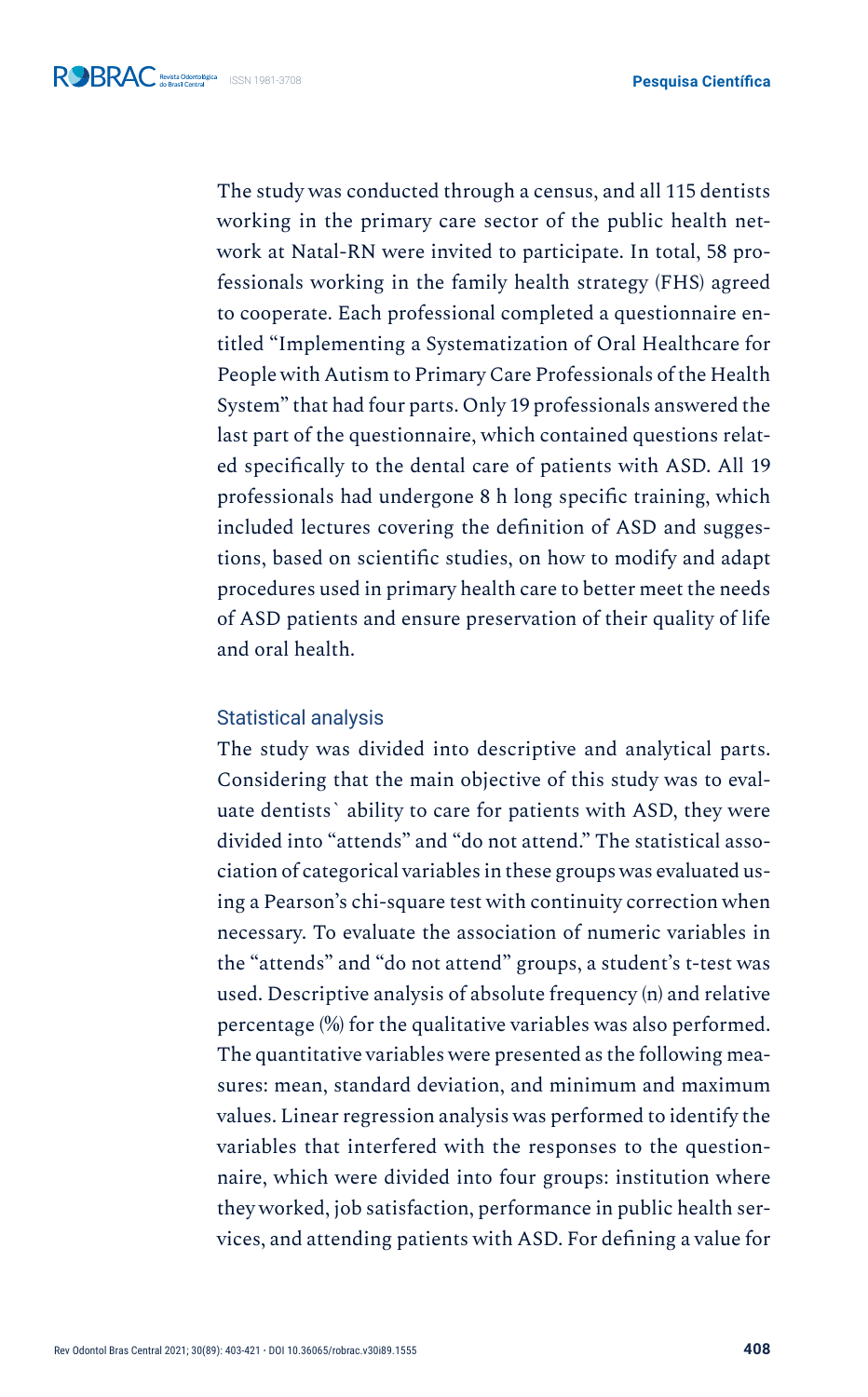**Pesquisa Científica**

each of these variables, the average of the responses was converted to a scale of 0 to 10 for easier understanding. Therefore, for some questions, it was necessary to reverse the numbering to standardize the results. The data analyses were carried out using IBM SPSS software 21, 2012. A significance level of 5% was used for this study.

### Compliance with ethical standards

This study was approved by the Committee on Ethics and Research in human beings from the Faculty of Health Sciences of the University of Brasilia, through the Brazil Platform (process: 23451613.1.0000.0030), and was performed in accordance with the ethical standards defined in the 1964 Declaration of Helsinki and its later amendments or comparable ethical standards.

### **Results**

Regarding the institution where the participants worked The sample consisted of 58 professionals with a mean age of 41.02  $(\pm 10.35)$  years, and the majority were females (73.5%). The average duration since graduation was 17 years. The dentists had been working for an average of 9.83 (+ 6.82) years in the FHS, with an average hourly load of 39.62 (+ 2.75) h/week.

When questioned about participation in training and specialization courses offered free of charges by SUS, through the Open University of the SUS – UNA-SUS, 38 (65.5%) professionals answered positively about participating in these courses. Among these 38 participants, 46.3% had undergone the specialization training course on family health and only 22.4% had participated in the updated course on the patients with special needs. Figure 1 shows the UNA-SUS training courses that the participants had undergone.

The average of the responses for participation in courses, converted to a scale of 0 to 10, was 7.79 (+ 1.53). Therefore, it was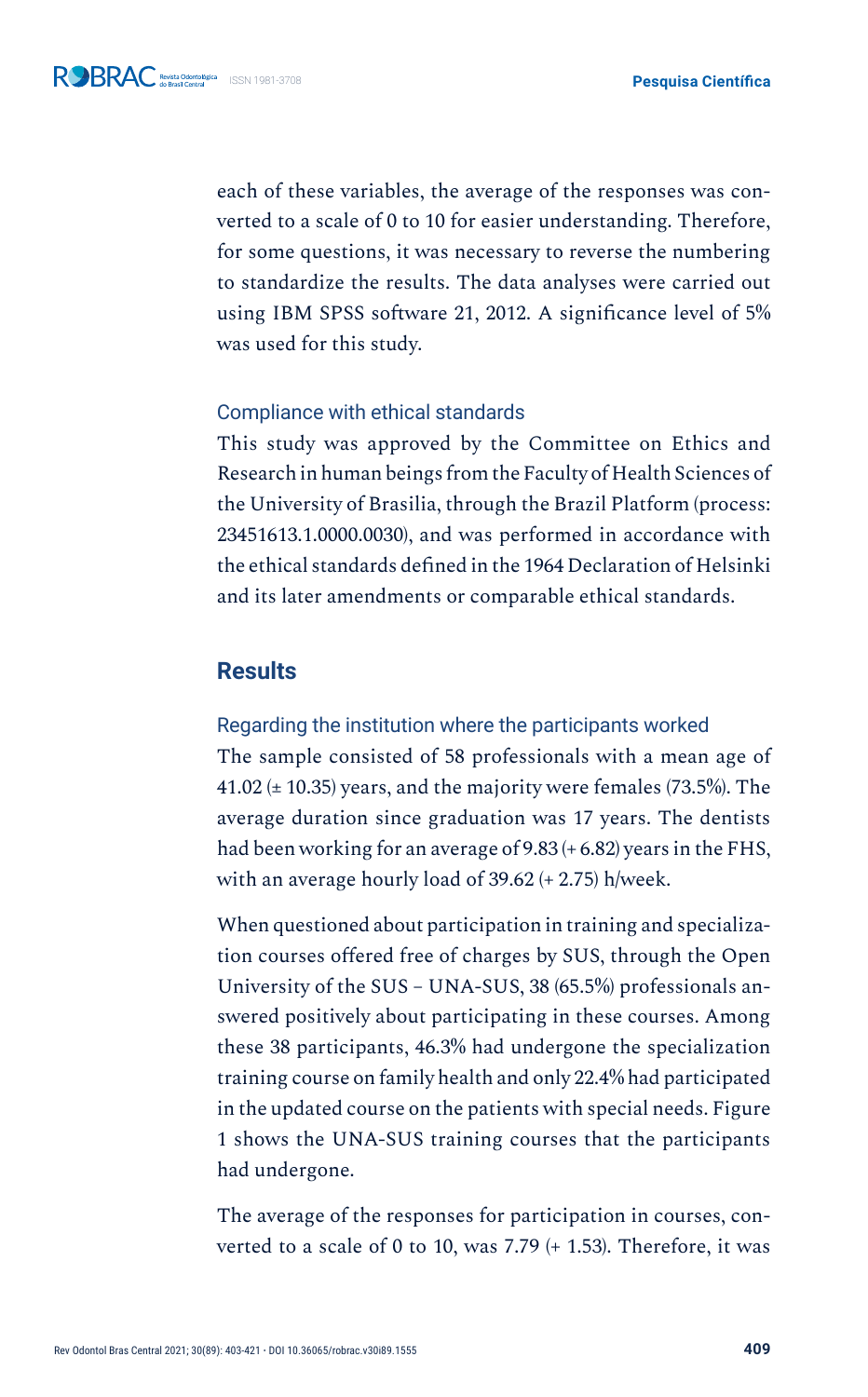perceived that the professionals and the institution were motivated to carry out courses/training.

The total number of participants mentioned in Figure 1 is more than 58 as the professionals could mark more than one alternative.



**FIGURE 1** · Participation in courses carried out by dentists who work in the primary health care service of the public sector in city of Natal – RN, Brazil

### Regarding professional satisfaction

The average of the responses for professional satisfaction, converted to a scale of 0 to 10, was 6.01  $(+ 1.23)$ , which was considered an average result.

### Regarding the performance in public services

When participants were questioned about their performance in health services, the results obtained were average. The average of the responses, converted to a scale of 0 to 10, was  $5.87 (+ 1.54)$ .

On questioning about the existence of a protocol or document with guidelines on dental care for patients with special needs in the primary health care unit, 48 (82.8%) professionals gave a negative response. Furthermore, 52 (89.6%) participants gave a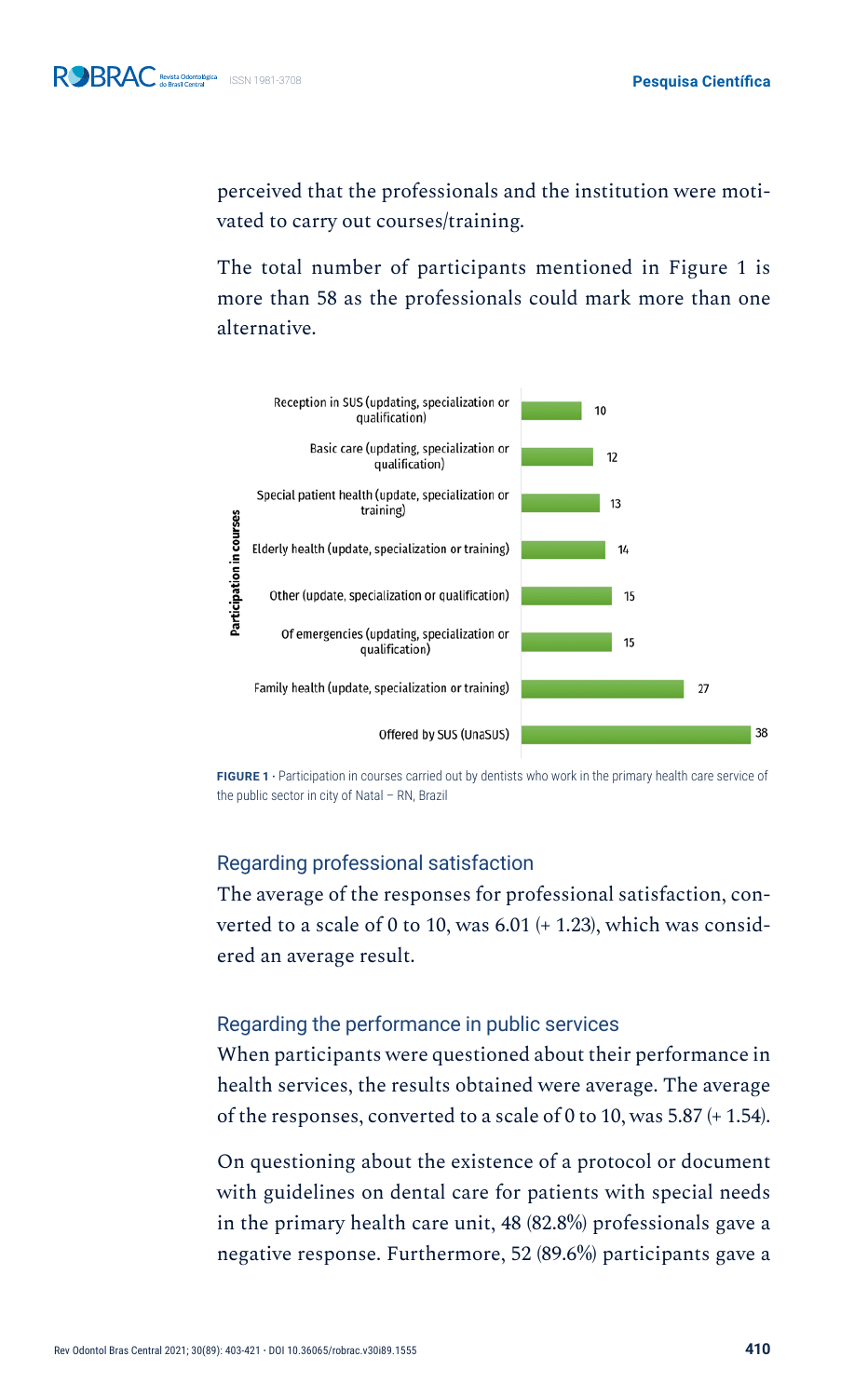negative response when probed about the existence of a similar protocol or document in their workplace (Table 2).

Concerning the performance of these professionals in the FHS and home care, 52 participants (89.6%) replied positively. They confirmed conducting these visits, particularly for patients with motor impairments or those who were bedridden, elderly, and pregnant (Figure 2).

**TABLE 2 ·** Qualitative variables on the awareness of protocols or guidelines for the dental care of people with special needs and people with ASD, intended for dentists who work in the primary health care service of public sector in the city of Natal-RN, Brazil.

| <b>Variable</b> | n | $\%$ |  |
|-----------------|---|------|--|
|                 |   |      |  |

#### **Awareness of protocols for the care of people with special needs**

| Yes              |    |      |
|------------------|----|------|
| No               | 48 | 82.8 |
| Could not answer |    | 15,5 |

#### **Awareness of protocols for the care of people with autism**

| No               | 89.6 |
|------------------|------|
| Could not answer |      |



**FIGURE 2 ·** Home visits performed by dentists who work in the FHS of the public sector of the city of Natal-RN, Brazil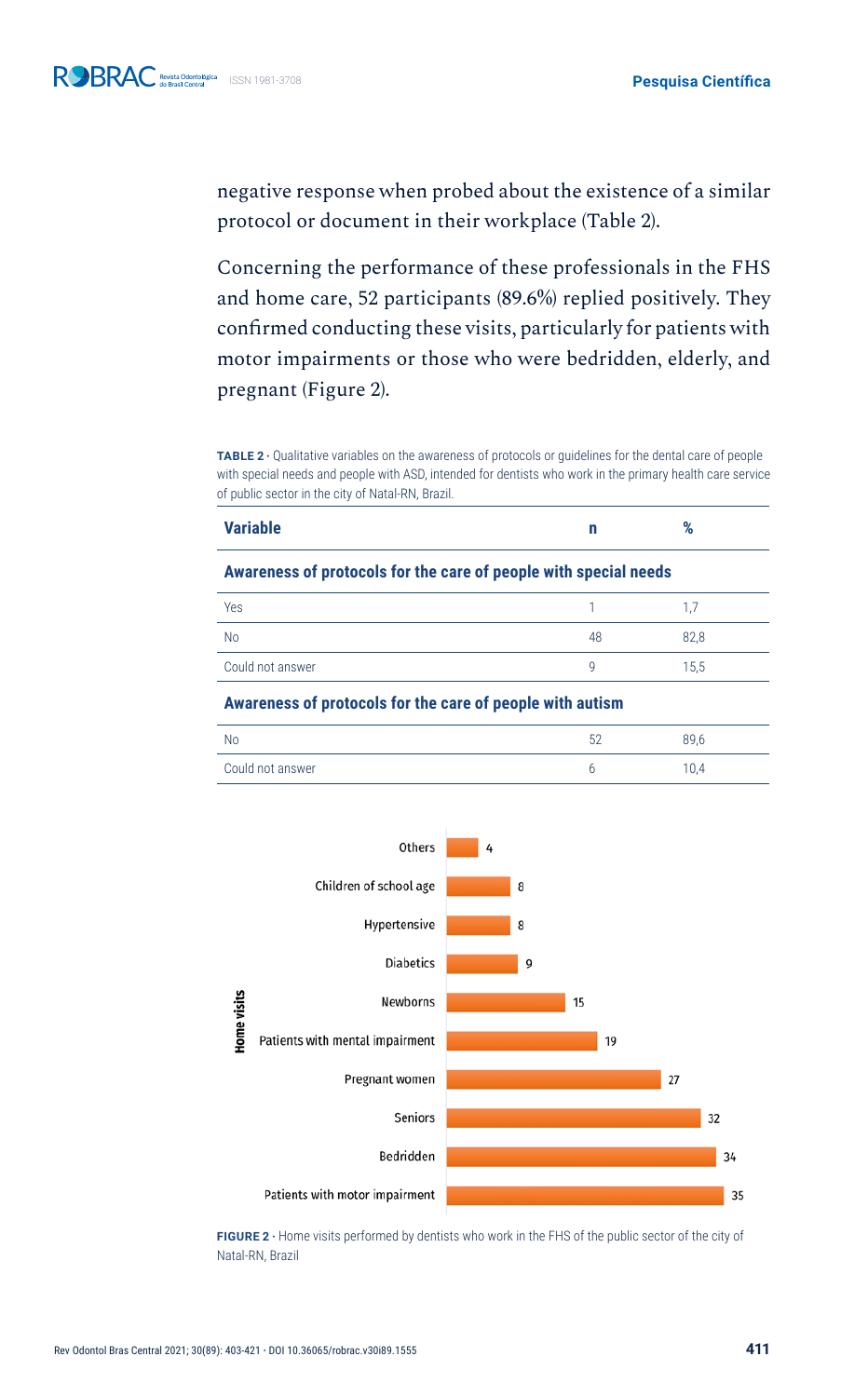Regarding the dental care for patients with asd Among the participants, only 19 (35.8%) responded that they treated patients with ASD routinely.

According to these professionals, the primary reasons for dental consultations were carious teeth (68.4%) and pain (57.9%) (Figure 3).

The main problems found in the oral cavity of patients with ASD were the presence of plaque (78.9%), dental calculus (73.7%), tooth decay (68.4%), and poor hygiene (63.3%) (Figure 4).

Some of the most frequently performed treatments were prophylaxis for mechanical removal of plaque (84.2%), calculus scraping (78.9%), and restorations of posterior teeth (63.2%) (Figure 5).

On questioning about the most important facilitator for oral health care in people with ASD, establishment of a relationship of trust (100%), presence of a caregiver (57.9%), and desensitization to the dental environment (42.1%) were found to be the most important tools for treating these patients. Only four professionals answered that protective stabilization was crucial to the success of the treatment (Figure 6).

For statistical evaluation of the association between the variables studied in the questionnaire and the care given to patients with ASD, the professionals were divided into groups of "attend" and "do not attend" based on whether they treat ASD patients. The most significant statistical association was found with participation in training on the health of patients with special needs ( $p = 0.003$ ). Dentists who underwent training on the health of patients with special needs attended significantly more patients with ASD than those who did not, which highlights the importance of conducting these trainings for the health professionals working in the FHS (Table 3).

The average of the responses for the care of patients with ASD, converted to a scale of 0 to 10, was  $5.13$  (+ 1.58).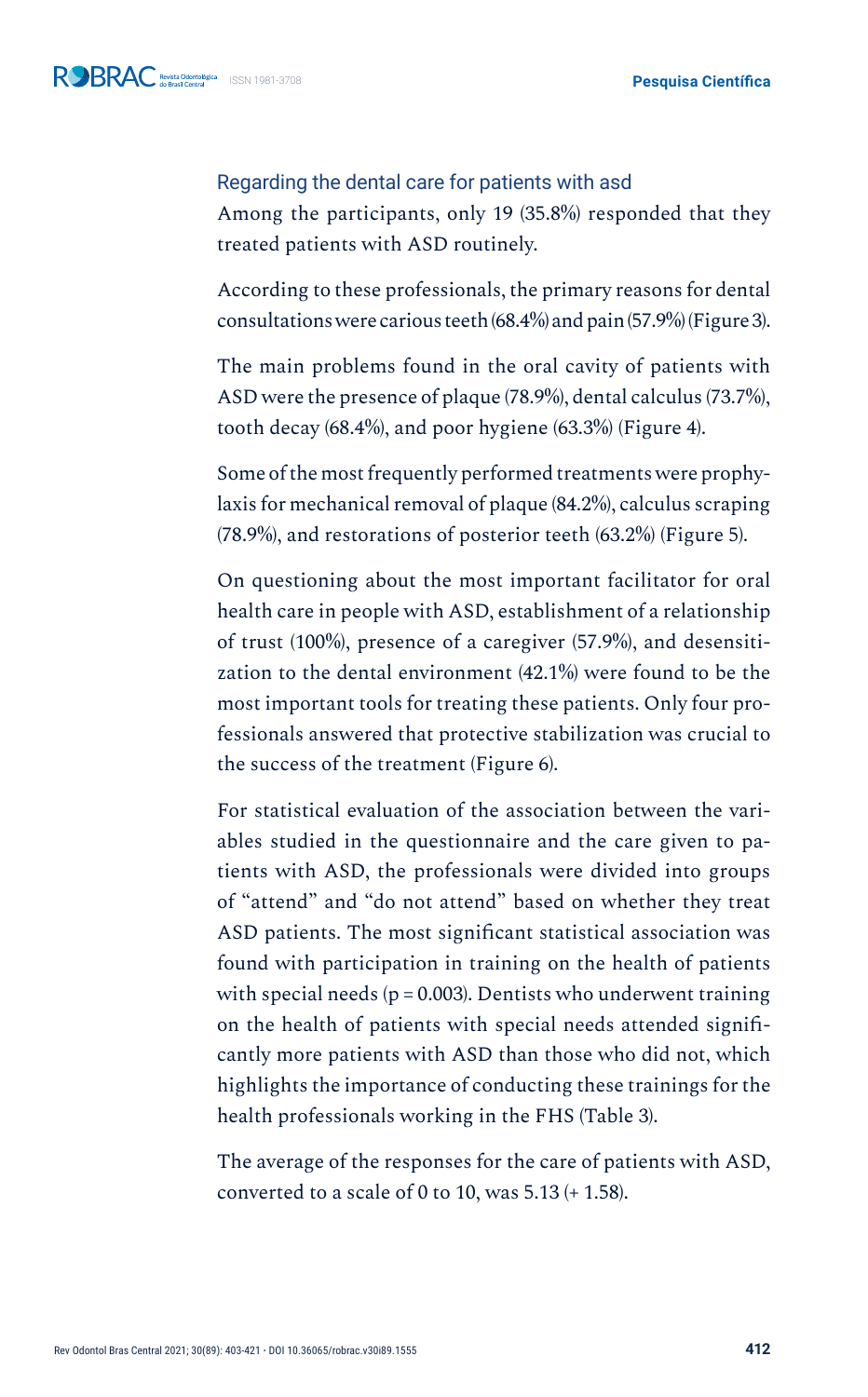TABLE 3 · Association between qualitative variables on professional performance and courses taken in relation to the attendance or non-attendance to patients with ASD by dentist who work in the primary care service of the public sector in the city of Natal-RN, Brazil.

| <b>Variable</b>                        | <b>Attends</b> | Do not attend | p-value |  |
|----------------------------------------|----------------|---------------|---------|--|
| <b>Participated in Una-SUS courses</b> |                |               |         |  |
| Yes                                    | 11             | 27            |         |  |
| No                                     | 8              | 12            | 0.394   |  |

#### **Participated in course on the health of patients with special needs**

| Yes |    |    | 0,003 |
|-----|----|----|-------|
| No  | 10 | 35 |       |



**FIGURE 3 ·** Reasons for the first visit of patients with ASD performed by dentists who work in the primary health care service of the public sector in the city of Natal-RN, Brazil



**FIGURE 5 ·** Dental procedures performed most frequently in the care of patients with ASD by dentists who work in the primary health care service of the public sector in the city of Natal-RN, Brazil



**FIGURE 4 ·** Main problems found in the care of patients with ASD performed by dentists who work in the primary health care service of the public sector in the city of Natal-RN, Brazil



**FIGURE 6** · Most important facilitating resource in the care of patients with ASD according to dentists who work in the primary health care service of the public sector in the city of Natal-RN, Brazil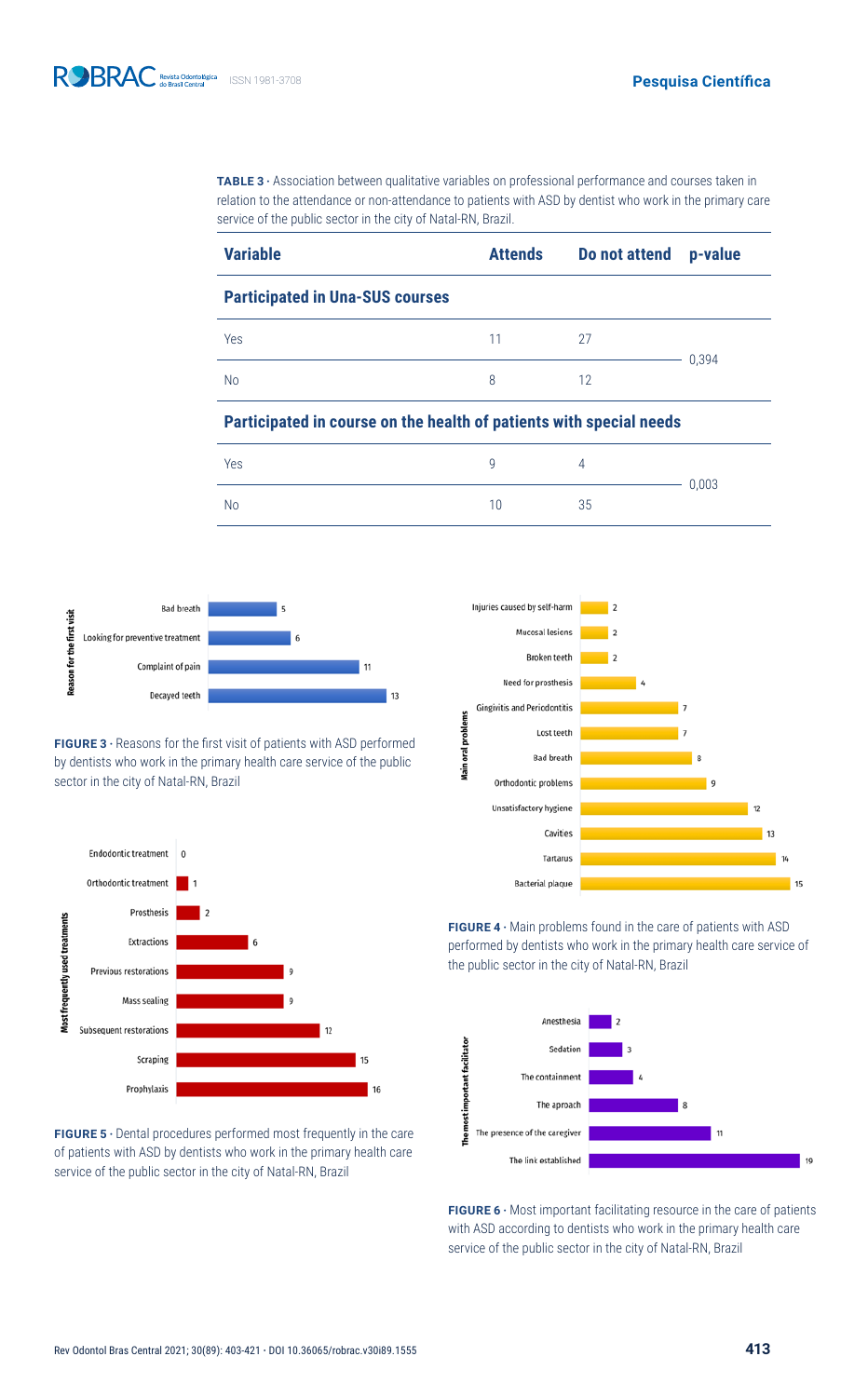## **Discussion**

Oral health is a determining factor for the quality of life of patients with autism. According to the study conducted by Nilchian *et al.*19 (2017), children with autism reported with more carious teeth than those without autism. This may be attributed to the difficulty in collaboration during dental sessions, which may postpone the dental treatment.

Inappropriate eating habits, such as eating sweets and sticky foods, and keeping them in the oral cavity for long durations (especially in the vestibule region), also contribute to an unsatisfactory oral health condition<sup>5</sup>. Parents and caregivers act as protagonists for promoting the health of their children when they are aware of the existing problems and are instructed on how to solve them. Thus, dentists should be prepared to meet the oral needs of patients with autism and guide parents and caregivers appropriately.

This study conducted a survey involving 58 dentists operating in the primary health care sector, investigating the inclusion of people with autism in their clinical practice. On analyzing the first variable, referring to the institution where the professional worked, it was observed that dentists performed their duties in the FHS for an average of 10 years. A large proportion of the sample also conducted training courses promoted by the Una-SUS.

Una-SUS is a system created in 2010 with the aim of meeting the needs of training and continuing education of professionals working in the Brazilian public health system, coordinated by the Ministry of Health. Educational trainings are free of charge and cover 98% of Brazilian municipalities and 50% of trained professionals working in the primary health care sector. They are aimed at promoting the quality of healthcare services. The courses occur either face-to-face or online and include specializations, qualifications, and enhancements. The Ministry of Health conducts these courses in partnership with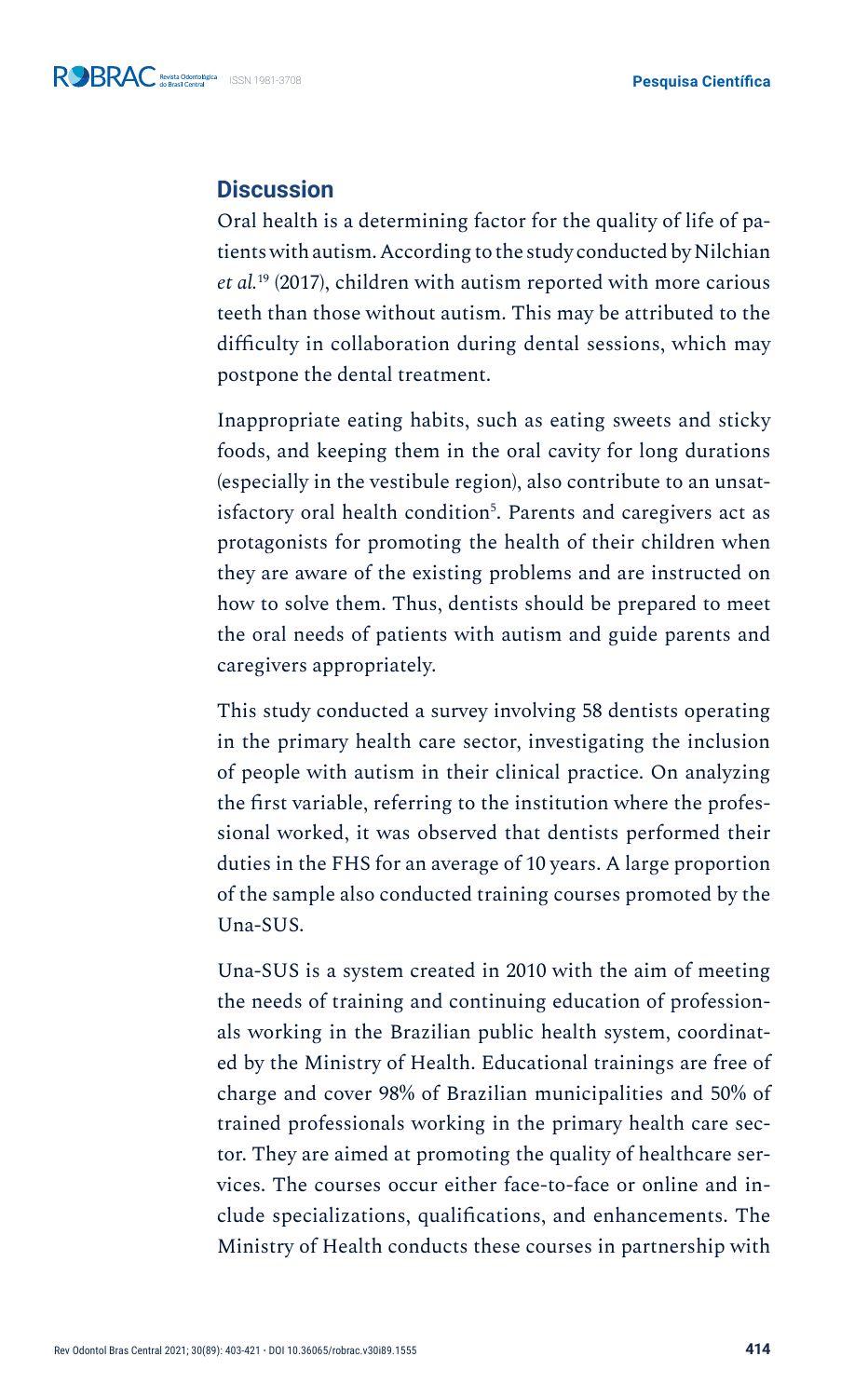**Pesquisa Científica**

federal universities that are committed to high-quality teaching and scientific evidence<sup>29</sup>.

The linear regression analysis demonstrated a high participation in these courses (7.79), which may be attributed to the ease and/or gratuity of the courses and their high quality. However, the courses related to the care of people with special needs were attended only by a small number of dentists. This result can be justified by the shortage of training courses involving dentistry for people with special needs. According to Una-SUS data available on the *Arouca* platform, only two courses conducted between 2013 and 2017, with a partnership of a university located in the northeast of Brazil, offered training for health care and oral health care for people with special needs. These courses received a total of 12,000 subscribers and were held on a digital platform. In comparison, in the same period, specialization courses in family health were offered 132 times, involving 14 partner universities across the country<sup>30</sup>.

The linear regression analysis showed a value of 6.01 for job satisfaction among the evaluated dentists. In the current health care scenario in Brazil, initiatives to strengthen primary health care and the reorganization of health services are based on constitutional principles. However, working in the health sector implies to establish a relationship between professionals and users of the services and their families, bringing dentists closer to the problems experienced by assisted households. Lima et al.31 (2014) conducted a study on the satisfaction of professionals working in the primary health care in Brazil and showed that 18.18% of the participants were satisfied with the assistance offered in the services provided. Gomes *et al*. 32 (2010) concluded that excessive workload, low wages, physical weariness, and the appreciation received in the private sector at the expense of those in the public sector are the main causes of professional dissatisfaction among dentists working in public services.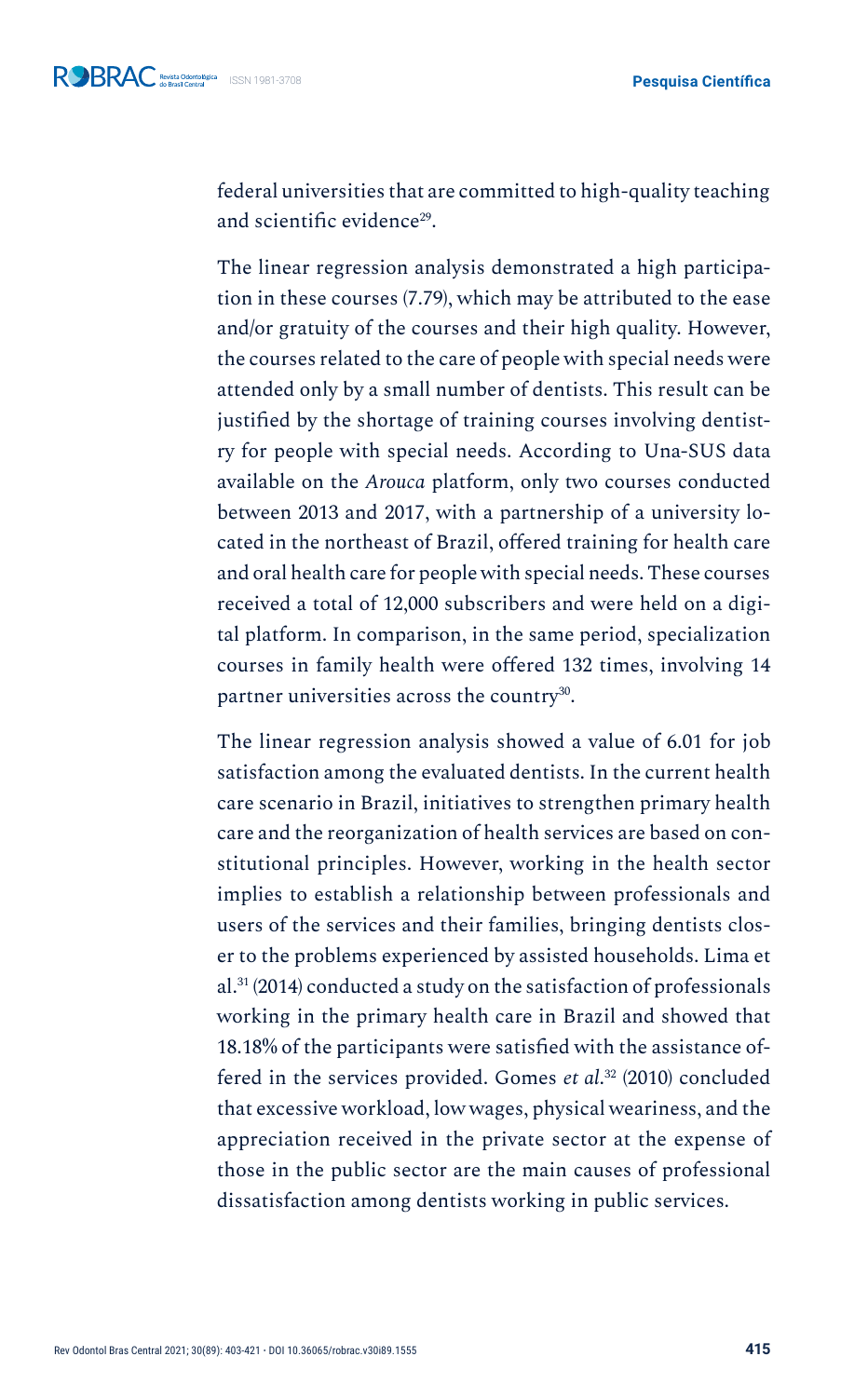The data from the present study showed that most professionals (89.6%) perform home visits for those with special needs. However, as seen in Figure 2, these visits do not include people with autism. The lack of training in dental care for patients with autism can justify these results and may contribute to the worsening of the oral conditions of this population.

Among the participants of the study, only 35.8% claimed to have attended to patients with ASD. They reported that the most frequent oral problems in this population were periodontal disease and caries (Figure 4). These results are in agreement with those of Orellana *et al.*<sup>5</sup> (2014), Amaral *et al.*<sup>6</sup> (2016), and Nilchian *et al.*19 (2017).

Corroborating the results shown in Figure 6, the most important item was the establishment of trust between the patients with ASD and their caregivers, and the dentist (100% of the sample). A study prioritized the use of socio-behavioral interventions, emphasizing the relationship established between professionals, patients with autism, and caregivers<sup>14</sup>. Thus, these professionals should recognize the importance and the possibility of carrying out these services at the primary level of health care, considering that not all cases are indicated for secondary and tertiary care<sup>14</sup>.

Multiple linear regression analysis showed negative results for all variables related to the use of sedation in the care of patients with autism as the main facilitator. Although some studies, especially those performed in the United States and the United Kingdom<sup>7,10</sup>, emphasized the requirement of sedation and general anesthesia for dental care of patients with autism, the group of professionals participating in this research was apparently reluctant with using this practice. In agreement with the results presented in this study, Mathu-Muju *et al.*13 (2016) emphasized the importance of a careful evaluation of the severity of neurological disorders in patients with autism before scheduling them for procedures under general anesthesia because such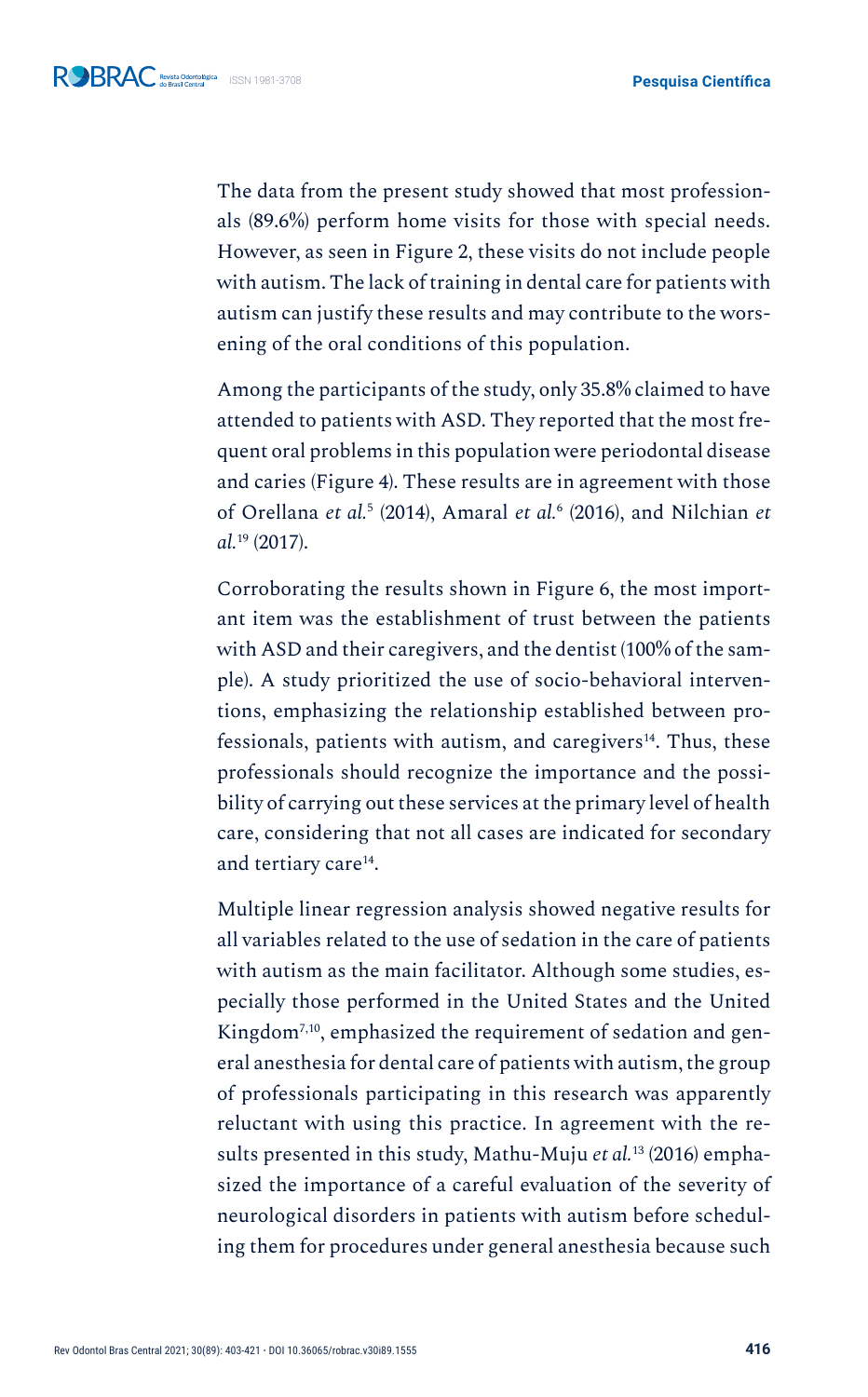patients may present a potential ability to cooperate with dental treatments, provided that appropriate behavioral guidance techniques are used.

According to some studies<sup>8,9,19</sup> the dental care of an autistic patient should be based on appropriate training of caregivers and family members, as well as appropriate oral hygiene techniques and healthy diets. Dentists should closely monitor these families, modify their inadequate conducts, and promote oral health activities during home visits<sup>5,8,32</sup>. The main cause of the shortage in the reception of people with autism by oral health care teams in the primary care setting is the lack of professional knowledge and qualification regarding the condition of these patients.

In conclusion, despite facing difficulties regarding professional satisfaction and performance in public health services, the dentists included in this study were aware of the importance of training and were willing to undergo courses that could improve their professional performance. Most participants did not receive adequate guidance on practices involving patients with special needs, including those with ASD, and were unaware of information that could assist them in this approach. Thus, these documents should not only be made available but should also be readable and comprehensive for dentists in the primary health care sector. Furthermore, courses and guidelines should be offered to dentists to promote the oral health of patients with ASD, reinforcing the importance of investing in professional training.

### **References**

- **1 -** American Psychiatric Association. Diagnostic and statistical manual of mental disorders, 5th ed. Washington, DC: American Psychiatric Association; 2013.
- **2 -** Macfabe D. Autism: metabolism, mitochondria, and the microbiome. Global Adv Health Med. 2013; 2(6):52-66.
- **3 -** Mazurek M, Kager M, Van Hooser,SD. Robust quantification of orientation selectivity and direction selectivity. Front Neural Circuits. 2014; 8: 92.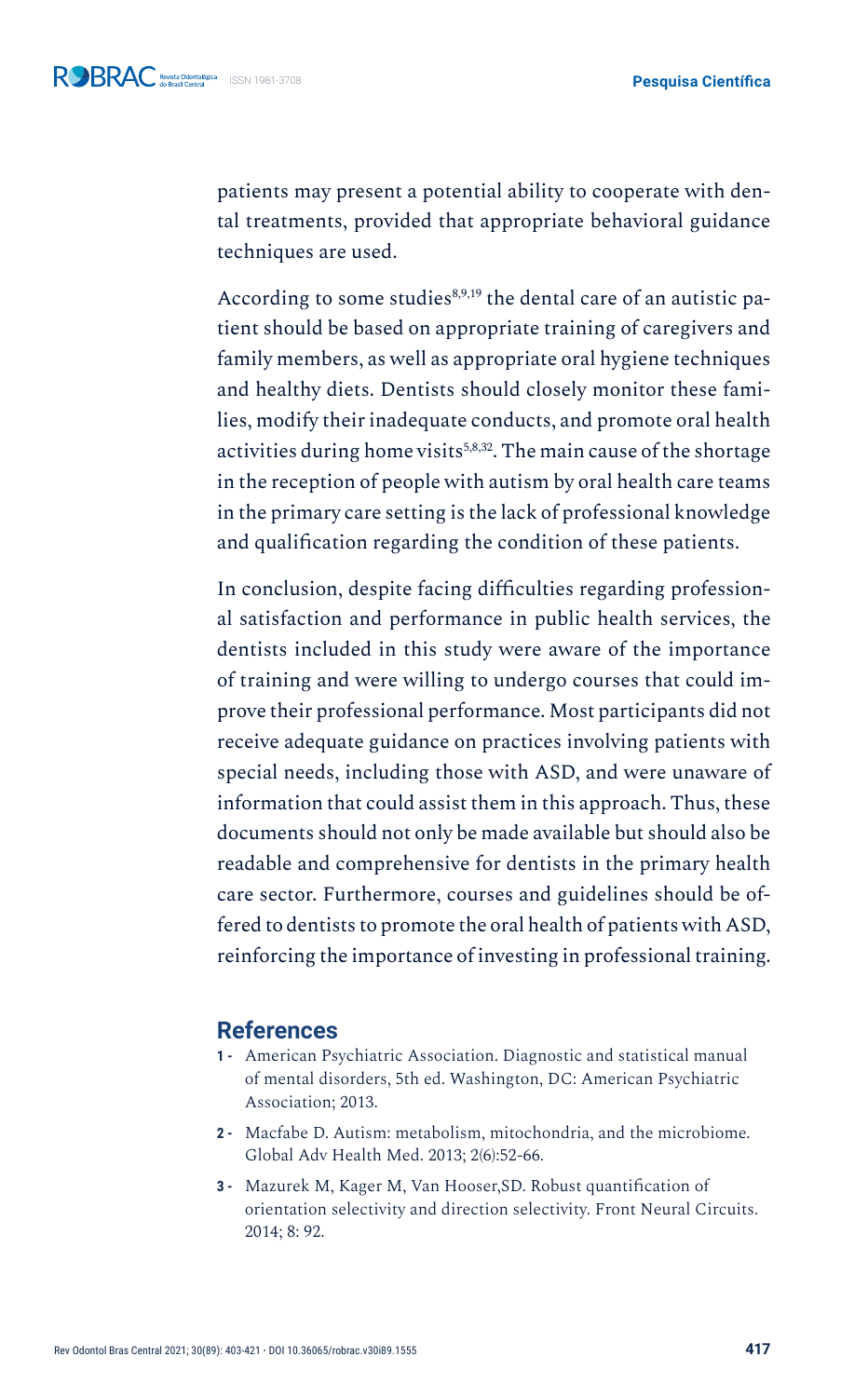- **4 -** Croen LA, Shankute N, Davignon M, Massolo ML, Yoshida C. Demographic and Clinical Characteristics Associated with Engagement in Behavioral Health Treatment Among Children with Autism Spectrum Disorders. J Autism Dev Disord. 2017; 47(11): 3347-3357.
- **5 -** Orellana LM, Martínez-Sanchis S, Silvestre FJ. Training Adults and Children with an Autism Spectrum Disorder to be Compliant with a Clinical Dental Assessment Using a TEACCH-Based Approach. J Autism Dev Disord. 2014; 44(4): 776–785.
- **6 -** Amaral LD, Carvalho TF, Bezerra ACB. Bioethics Focus to autistics vulnerability: the dental care in family health strategies. Rev Latinoam Bioet. 2016; 16(1): 220-233.
- **7 -** U.S. Department of Health and Human Services [homepage on the internet]. Practical Oral Care for People with Autism [Cited 2016 May 12]. Available from: http://www.nidcr.nih.gov
- **8 -** Wiener C, Vohra R, Sambamoorthi U, Madhavan SS. Caregiver Burdens and Preventive Dental Care for Children with Autism Spectrum disorder, developmental disability and/or mental health conditions: National Survey of CSHCN, 2009–10 Matern Child Health J. 2016; 20(2): 2573-2580.
- **9 -** Tong HJ, Lee HY, Lee YT, Low Y, Lim CR, Nair R. Factors influencing the inclusion of oral health education in individualized education plans of children with autism spectrum disorders in Singapore. Int J Paediatr Dent. 2017; 27(4):255-263.
- **10 -** Friedlander AH, Yagiela JA, Paterno VI. The pathophysiology, medical management and dental implications of fragile X, Rett and Prader-Willi syndromes. J. Calif Dent Assoc. 2003; 31(9): 693-702.
- **11 -** Blomqvist M, Bejerot S, Dahllöf G. A Cross Sectional Study on Oral Health and Dental Care in Intellectually Able Adults with Autism Spectrum Disorder. BMC Oral Health 2015; 15:81-88.
- **12 -** Waldman HB, Perlman SP, Wong AJ. Providing dental care for the patient with autism. Calif Dent Assoc. 2008; 36(9): 662-670.
- **13 -** Mathu-Muju KR, Hsin-Fang L, Nam LH, Bush HM. Visualizing the Comorbidity Burden in Children with Autism Spectrum Disorder Receiving Dental Treatment Under General Anesthesia. Pediatric Dentistry. 2016; 38(2):134-139.
- **14 -** Elmore JL, Bruhn AM, Bobzien JL. Interventions for the Reduction of Dental Anxiety and Corresponding Behavioral Deficits in Children with Autism Spectrum Disorder. J Dent Hyg. 2016; 90(2): 111-20.
- **15 -** Czornobay LFM, Munhoz EA, Lisboa ML, Rath IBS, Camargo AR. Autism spectrum disorder: Review of literature and dental management. World J Stomatol. 2018; 6(2): 11-18.
- **16 -** Moreira FCL, Martorell LB, Guimarães MB, Dias AD, Consorte LCJ. Use of TEACCH program as a coadjuvant to dental care in patients with autism: case report. Sci Invest Dent. 2019; 24(1): 38-46.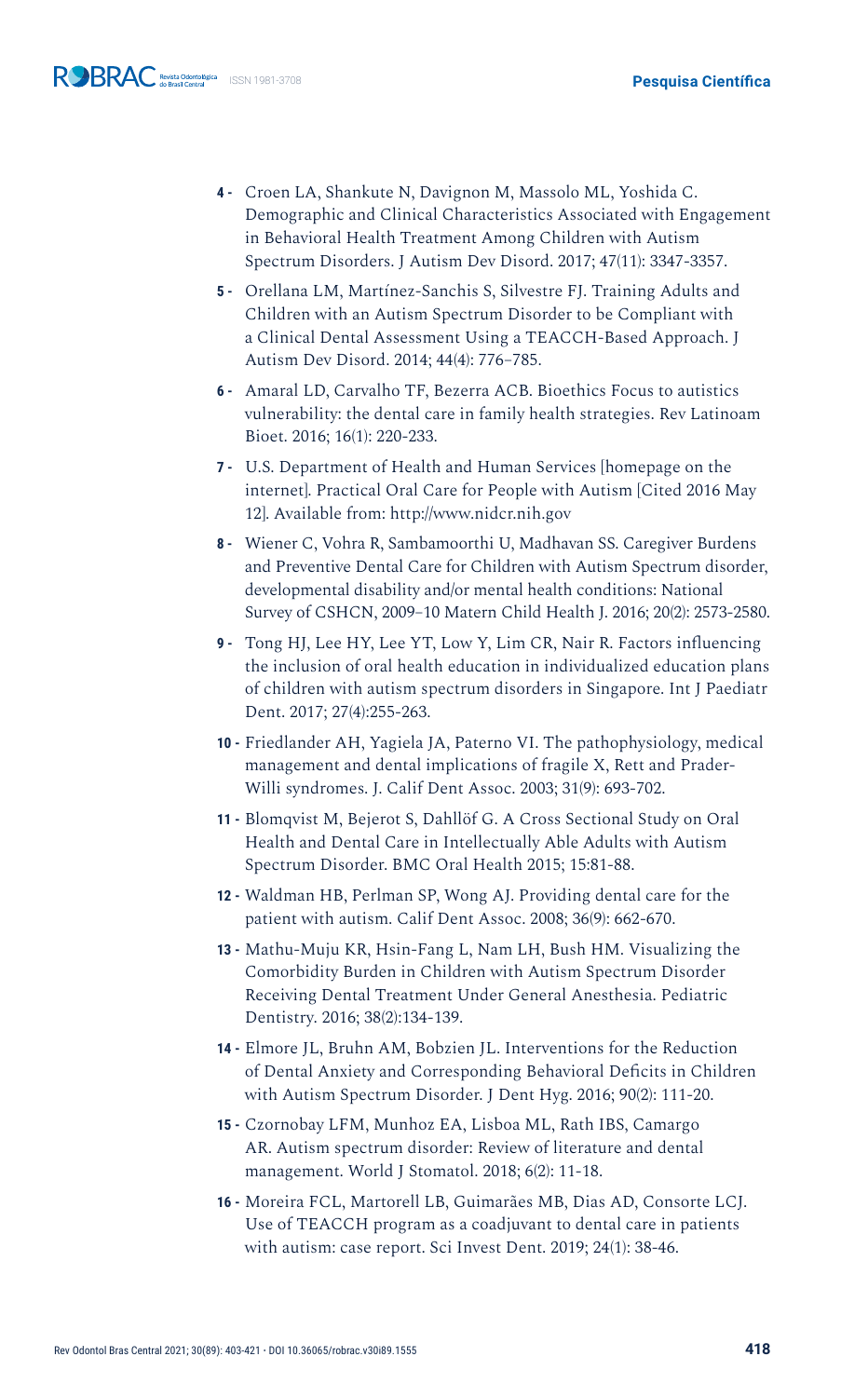- **17 -** Zink AG, Diniz MB, Santos MTBR, Guaré RO. Use of a Picture Exchange Communication System for Preventive Procedures in Individuals with Autism Spectrum Disorder: Pilot Study. Spec Care Dentist. 2016; 36(5): 254-259.
- **18 -** Nelson TM, Sheller B, Friedman CS, Bernier R. Educational and Therapeutic Behavioral Approaches to Providing Dental care for Patients with Autism Spectrum Disorder. Spec Care Dentist. 2015; 35(3): 105-113.
- **19 -** Nilchian F, Shakibaei F, Jarah ZT. Evaluation of Visual Pedagogy in Dental Check-ups and Preventive Practices Among 6–12-Year-Old Children with Autism. J Autism Dev Disord. 2017; 47(3): 858-864.
- **20 -** Onol S, Kirzioglu Z. Evatuation of oral health status and influencial factors in chidren with autism. Niger J Clin Pract. 2018; 21(4): 429-435.
- **21 -** Lai B, Milano M, Roberts MW. Unmet dental needs and barriers to dental Care among children with autism spectrum disorders. J Autism Dev Disord. 2012; 42(7): 1294–1303.
- **22 -** Cagetti MG, Mastroberardino S, Campus G, Olivari B, Faggioli R, Lenti C, Strohmenger L. Dental Care Protocol based on Visual Supports for Children with Autism Spectrum Disorders. Med Oral Patol Oral Cir Bucal. 2015; 20(5): 598-604.
- **23 -** Diário Oficial da União da República Federativa do Brasil [homepage on the internet] Lei n. 8.080/90. Dispõe sobre as condições para promoção, proteção e recuperação da saúde, a organização e o funcionamento dos serviços correspondentes e dá outras providências [Cited 2017 Sep 23]. Available from: http://www.planalto.gov.br/ccivil\_03/leis/l8080.htm
- **24 -** Ministério da Saúde, Brasil. A saúde bucal no Sistema Único de Saúde. Brasília: Ministério da Saúde; 2018.
- **25 -** Maltz M, Jardim JJ, Alves LS. Health Promotion and Dental Caries. Braz Oral Res. 2010; 24(1): 18-25.
- **26 -** Santos DS, Mishima SM, Merhy EE. Work process in Family Health Program: the potential of subjectivity of care for reconfiguration of the care model. Ciência & Saúde Coletiva. 2018; 23(3): 861-870.
- **27 -** Mohsen T, Reg D. Making sense of Cronbach's Alpha. International Journal of Medical Education. 2011; 2: 53-55.
- **28 -** Instituto Brasileiro de Geografia e Estatística. [homepage on the internet]. Censo demográfico – Amostra de pessoas com deficiência [Cited 2010]. Available from: https://cidades.ibge.gov.br/brasil/rn/ pesquisa/23/23612?detalhes=true.
- **29 -** Ministério da Educação, Brasil. [homepage on the internet]. Portaria Interministerial, que Regulamenta o Decreto nº 7.385, de 8 de dezembro de 2010, que instituiu o Sistema Universidade Aberta do Sistema Único de Saúde (UNA-SUS) [Cited 2013 Jul 10]. Available from: http://www. planalto.gov.br/ccivil\_03/\_Ato2007-2010/2010/Decreto/D7385.htm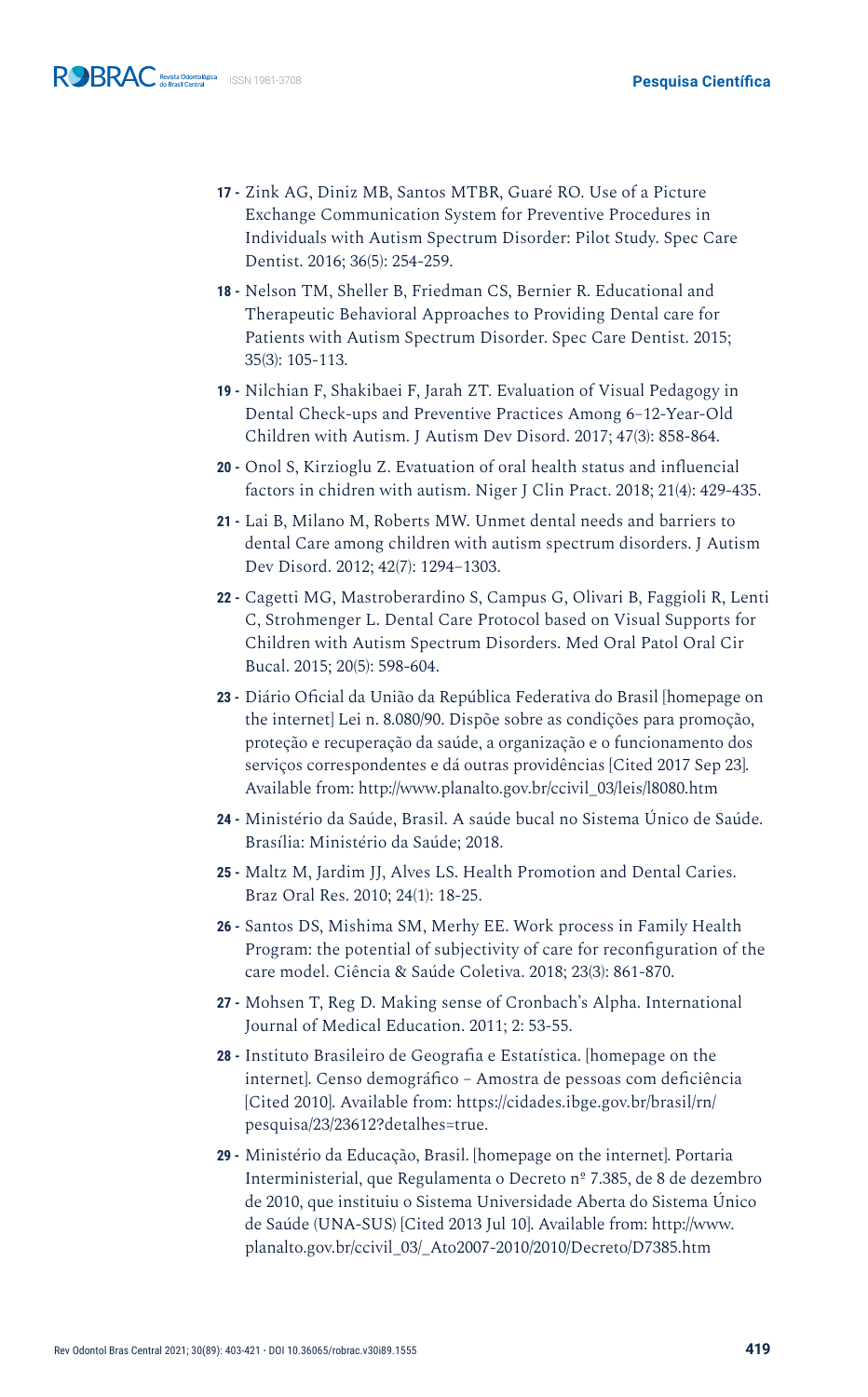- **30 -** Plataforma Arouca. [homepage on the internet]. Universidade Aberta do SUS [Cited 2018 May 01]. Available from: https://www.unasus.gov.br/ cursos/plataforma\_arouca.
- **31 -** Lima L, Pires DEP, Novatzki EC, Medeiros F. Job satisfaction and dissatisfaction of primary health care professionals. Esc Anna Nery. 2014; 18(1):17-24.
- **32 -** Gomes D, Gonçalves ASR, Pereira LS, Tavares RS, Pires DEP, Ramos FRS. Satisfaction and suffering in the work of dentist. RFO. 2010; 15(2): 104-110.